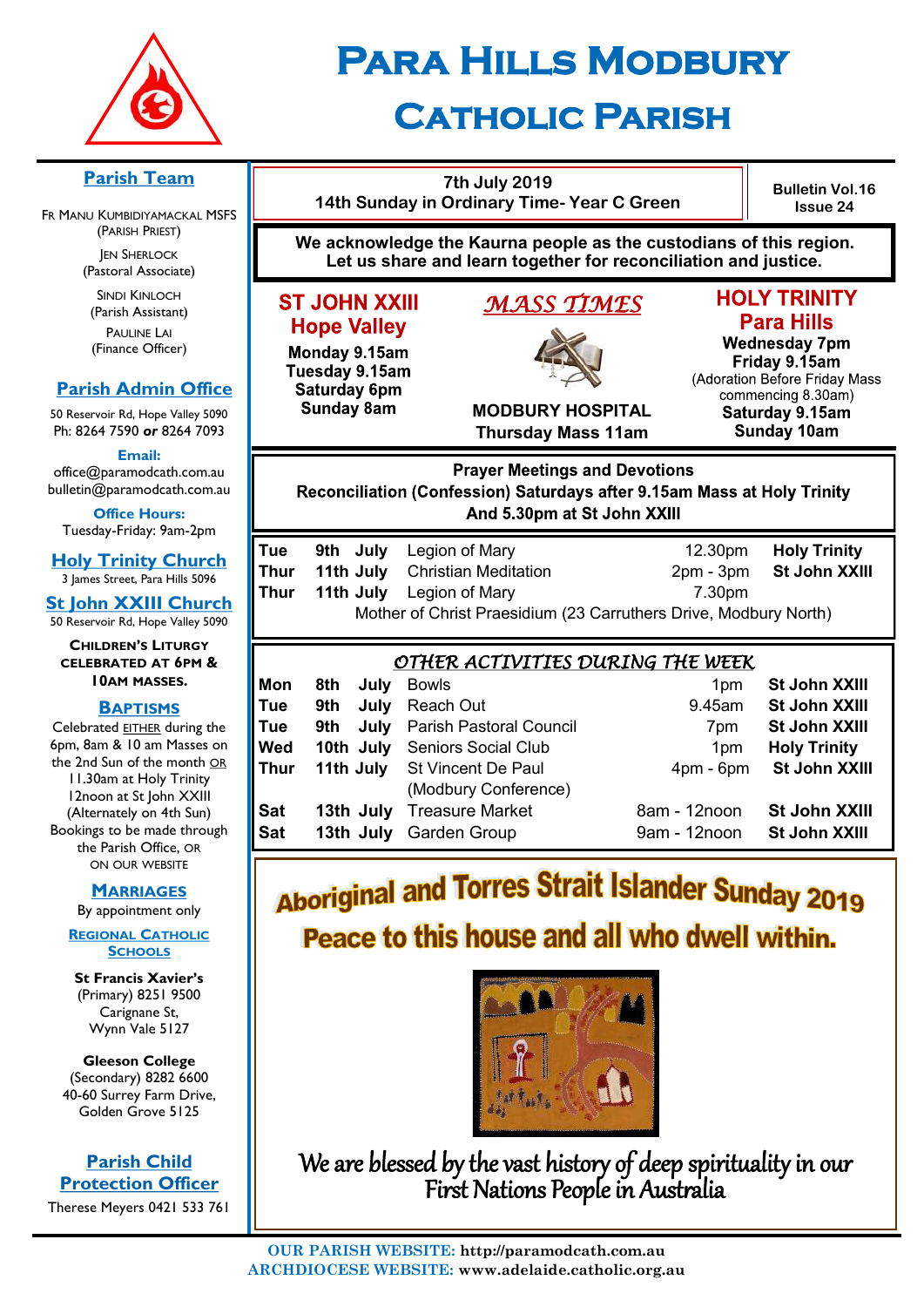#### **Committed to Christian Prayer and Christian Action**

In the gospel of today we have the sending out of the seventy-two disciples. This is very unique. All the gospels mention the twelve disciples and them being commissioned by Jesus to continue his mission.

However, it is only Luke who makes a reference to the sending out of the seventy-two disciples. There must be a reason for this. Jesus says that the harvest is big and there are not enough people to do the necessary work. In the same manner Luke wants to tell us that the

mission of Jesus is not only carried forward by the priests and religious but it is the responsibility of every believer in Jesus. This is what the Vatican II expressed when it said that it is the right and duty of every baptised person to preach the gospel.

What is the reason for lay involvement in the spreading of the gospel? Because "The harvest is plentiful, but the labourers are few." (Luke 10:2). This is as true in today's context as it was in the days of Jesus. Jesus sends us out with twofold responsibilities.

First of all; "ask the Lord of the harvest to send out labourers into his harvest", This means prayer.

Secondly; "Go on your way. See, I am sending you.

This means active involvement. Pray as if everything depended on God, work at it as if everything depended on your contribution. Christian discipleship calls for both prayer and action. Praying together as a community of true followers of Christ and then working together as a community of followers of Christ.

This obviously is not going to be easy as it is very revolutionary and counter cultural. To be a disciple and witness of Christ is to imitate the model of Christ. It is not easy to respond with forgiveness when we have received hurt and injury. It is not easy to keep persevering in the midst of so much uncertainty and upheaval. It's not that easy to keep being a source of hope when surrounded by the limitations of being human. Nevertheless, these very moments are the moments of great significance which leave a long-lasting effect. This is the reason why we cannot live our Christian faith on our own. This is therefore the reason why we need to be together as a parish and as a

diocese. To be able to put into practice the mission of Jesus we need support and being part of a team.

There is room for everybody and we all have gifts,

talents and qualities which help in the building up of our local parish community. Today we need to consider this gospel as an invitation to take an active part in the life of the parish. Every little gesture of kindness, every single act of service to others, every little word of

encouragement helps us to become very aware of our mission and gives us the necessary impetus to believe, pray and act.

Yes, we are all called to participate in the spreading of the message of Christ through a commitment of prayer and a commitment of action. Many of us would

remember when no automatic dishwashers were there at home. The continuum of the continuum of the continuum of the continuum of the continuum of the continuum of the continuum of the continuum of the continuum of the continuum of the continuum of the continuum of the conti

| Readings for 7th July 2019 |      |            |  |  |  |  |  |  |
|----------------------------|------|------------|--|--|--|--|--|--|
| 1st Reading Deut           |      | $30:10-14$ |  |  |  |  |  |  |
| 2nd Reading Col            |      | $1:15-20$  |  |  |  |  |  |  |
| Gospel                     | Luke | $10:25-37$ |  |  |  |  |  |  |

#### **Our Community's Prayer Petitions**  *PLEASE NOTE: THE NAMES ON THE SICK LIST WILL REMAIN FOR TWO MONTHS ONLY UNLESS OTHERWISE NOTIFIED.*

**BULLETIN PRAYER LIST:** Please note that names can only be added to this list by immediate family, or the ill person themselves (for reasons of privacy).

#### **Please Remember in your Prayers Those who are sick, especially:**

Darcy Ridley, Paul Holmes, Dudley Dolman, Father Peter Milburn, Maria Hand, Emma Gammon, Sylvia Gisi, Asher Caudle, David North, Elijah Neri, Wayne Collins, Antoinette Pascale, Marg Dolman,

Charlotte Fussell, Selena (Rose) Quinn, Phyllis Anthony, Pam Ridley, Reta Lockyer, Michael Pritchard, John MacGrath, Ken Robinson,

Graham Armstrong, Mary Redmond, Graham Speed, Marlen Piineda, David Truman, Bruce Mc Andie, Rosa Maria Santos, Sean Molloy, Betty Roper, Imperia De Ionno, Julie Reimann, Imelda Schulz, Maddison Calleja, Janice Forrester, Ray Zielonka, Jim Marlow, Gerry Canavan, Jayden Lee, Audrey Athayde, Marie Boulton,

Sr. Marleen Dewar OLSH, Kay Kennedy, Rita Robinson, Eileen Ryan, Gary Lockyer, Yvonne Summers.

#### **Saints/Feast Days Of the Week**

9th St Augustine Zhao Rong & Companions<br>11th St Benedict **St Benedict** 13th St Henry

After each meal … "NO, it's YOUR turn to wash…HER turn to dry and MY turn to put the dishes away … always the bickering about whose job it was to do. It's the same with the church as well. Our church is a family, just like our own individual family. Unless everyone takes up some part of the task, things just don't get accomplished. We all are members of one family. Let us then, pray together and work together.



#### **Religious Education For Families**

\*\*\*\*\*\*\*\*\*\*\*\*\*\*\*\*\*\*\*\*\*\*\*\*\*\*\*\*\*\*\*\*\*\*

We will be starting Religious Education classes from 29th July on

> Mondays at 5pm during school term in the Holy Trinity Hall

Children of all ages are welcome to join.

For more information please contact Jen Sherlock on 8264 7590 or email [pa@paramodcath.com.au](mailto:pa@paramodcath.com.au)

#### **HAPPY BIRTHDAY JULY BABIES**

8th Paul Lumsden 10th Matthew Marsland 11th Grace Gavini 12th Daniel Ball



女女女女女女女女女女女女女女女女女女女女女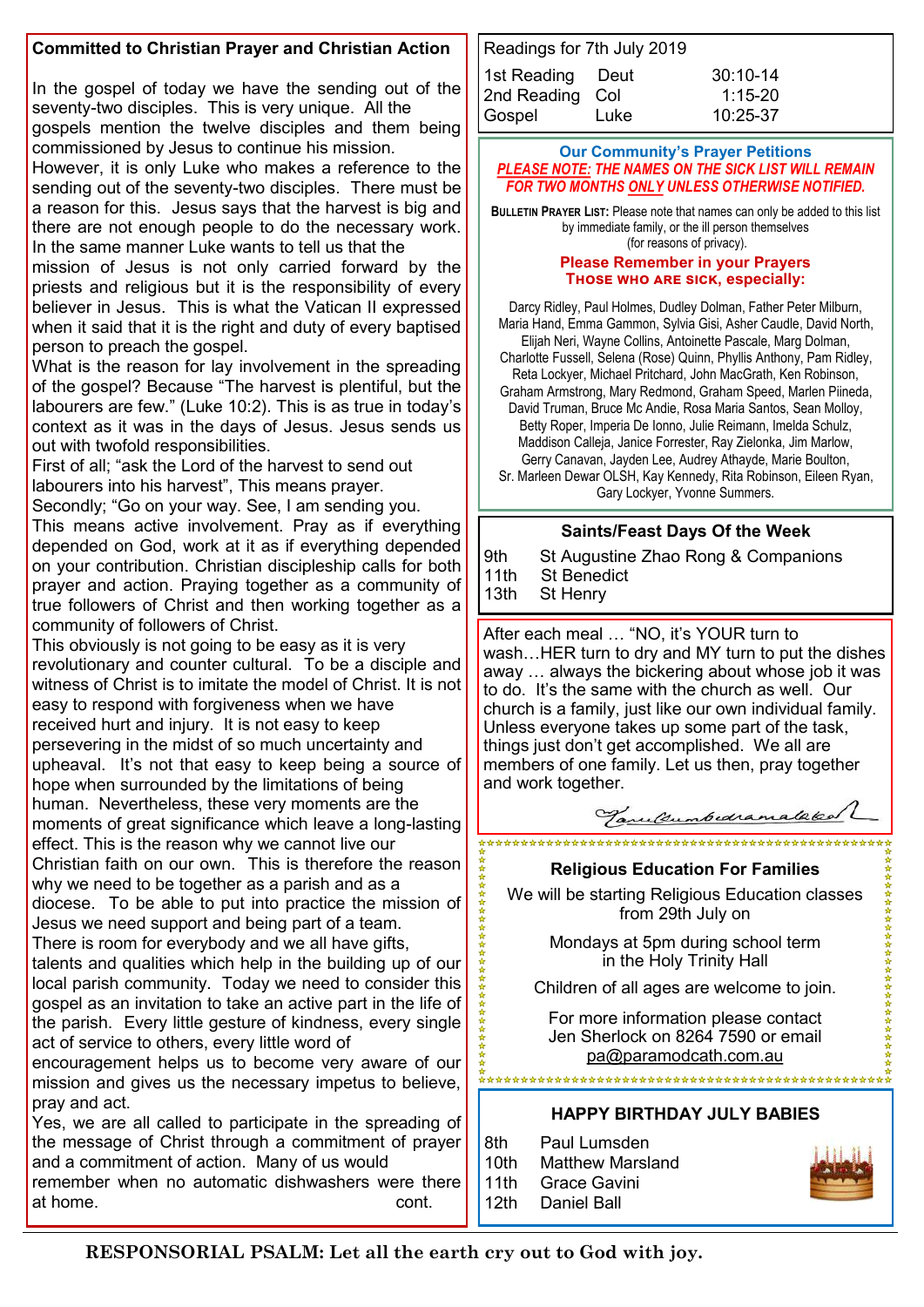#### **ST VINCENT DE PAUL HQ: 1300 729 202 from 9.00am — 1.00pm or www.vinnies.org.au**

#### **St Vincent de Paul Modbury Conference**

*Lord your timeless lesson sings out in the voice of constant waves, in the wind through the trees and in the harmonies of life. Wash clean our ears to hear you, make us listen now, for we need your great wisdom to assist us in our life. Amen.*

Back to "normal" this last week with four calls for assistance to the 1300 729 202 number in State Office, mainly for food but also included requests for clothing; one call for furniture from a mature age Indian student couple whose visa doesn't allow a working income.

#### **Pantry needs this week are:**

Coffee, Cereal, Tinned Meat and Tinned Mixed Vegetables .

Many thanks for your ongoing support. It will greatly help if any or all of these items could be placed in the Vinnies' collection basket.

Thank you and God Bless

**Our monthly meeting is coming up on Thursday, 11th July at 4pm at the St John XXIII Mass Centre and we'll host a Regional meeting on July 16th – all welcome**

#### **REACH OUT GROUP**

Altar Server: Leo North

Tuesday 9th July 2019 9.15am Mass at St John XXIII Reader: Mary Mattner Offertory: Irene & Rafael Melegh Communion: Jos Hensing & Pam Ridley

All welcome



#### DEVELOPMENT FUND 2019

Congratulations Kathleen Jacka No. 14 Drawn by Barbara Sorrell

Contact: Marg Dolman 8264 1317 to be included in the draw.



#### **Volunteer Needed**

The parish office is looking for someone with computer skills (Microsoft Office)

to volunteer in the parish office for 6 hours per week on Wednesdays or, alternatively for some combination of 6 hours over Wednesdays and Thursdays.

If you are interested in volunteering your time, or in finding out more about what would be required, please contact Fr Manu at [pp@paramodcath.com.au.](mailto:pp@paramodcath.com.au)



#### **SACRAMENTAL PROGRAM**

Enquiry Dates for Sacramental Program for 2019-2020 17th September St John XXIII Church at 7pm 18th September Holy Trinity Church at 8pm (after 7pm Mass)

For any other enquiry please contact Jen Sherlock, Pastoral Associate on: 8264 7590 or Email: pa@paramodcath.com.au

#### **R.C.I.A. – Rite of Christian Initiation of Adults**

R.C.I.A. is a process that invites people to a Faith journey that may lead to joining the church or to the completion of initiation into the church. So the process is for anyone who is:-

- Not baptised and has no religious affiliation, but is interested in becoming a Catholic
- Already Baptised in another Christian Faith but wishes to join the Catholic church
- Baptised Catholic and is wanting to prepare for the other Sacraments of Initiation i.e. Confirmation and First Holy Communion.

Meetings will begin in this parish on 1st September after 10am mass at Holy Trinity. Anyone interested or seeking more information please contact: Jen Sherlock 8264 7590 or email [pa@paramodcath.com.au](mailto:pa@paramodcath.com.au) or speak with Fr Manu.

## *CHILDREN'S PRAYER*



Sup of the Day

Lord, may our belief in you help others to find you for themselves and believe in you, too. Shalom" Peace be with you".

May Gods love live within us, so we can share the gifts he has given each of us.

Let our prayers of peace grow within ourselves and our community. That we may all come to a deeper understanding of what God wish for each of us in our day to day lives. Amen .

 *Soup Night* 

#### *(after 6pm Mass only)*

Join us for a cup of warming soup after 6pm Mass this weekend Gold coin donation with proceeds going to the parish

#### **Apostleship of the Sea 2019**

Next weekend is Sea Sunday, when the Church prays for all those who live and work at sea. There will be a special collection for Stella Maris, Apostleship of the Sea, the official maritime welfare agency of the Catholic Church, which provides practical and spiritual support to seafarers visiting our ports..

**GOSPEL ACCLAMATION:** *Alleluia, alleluia! May the peace of Christ reign in your hearts, and the fullness of his message live within you. Alleluia!*